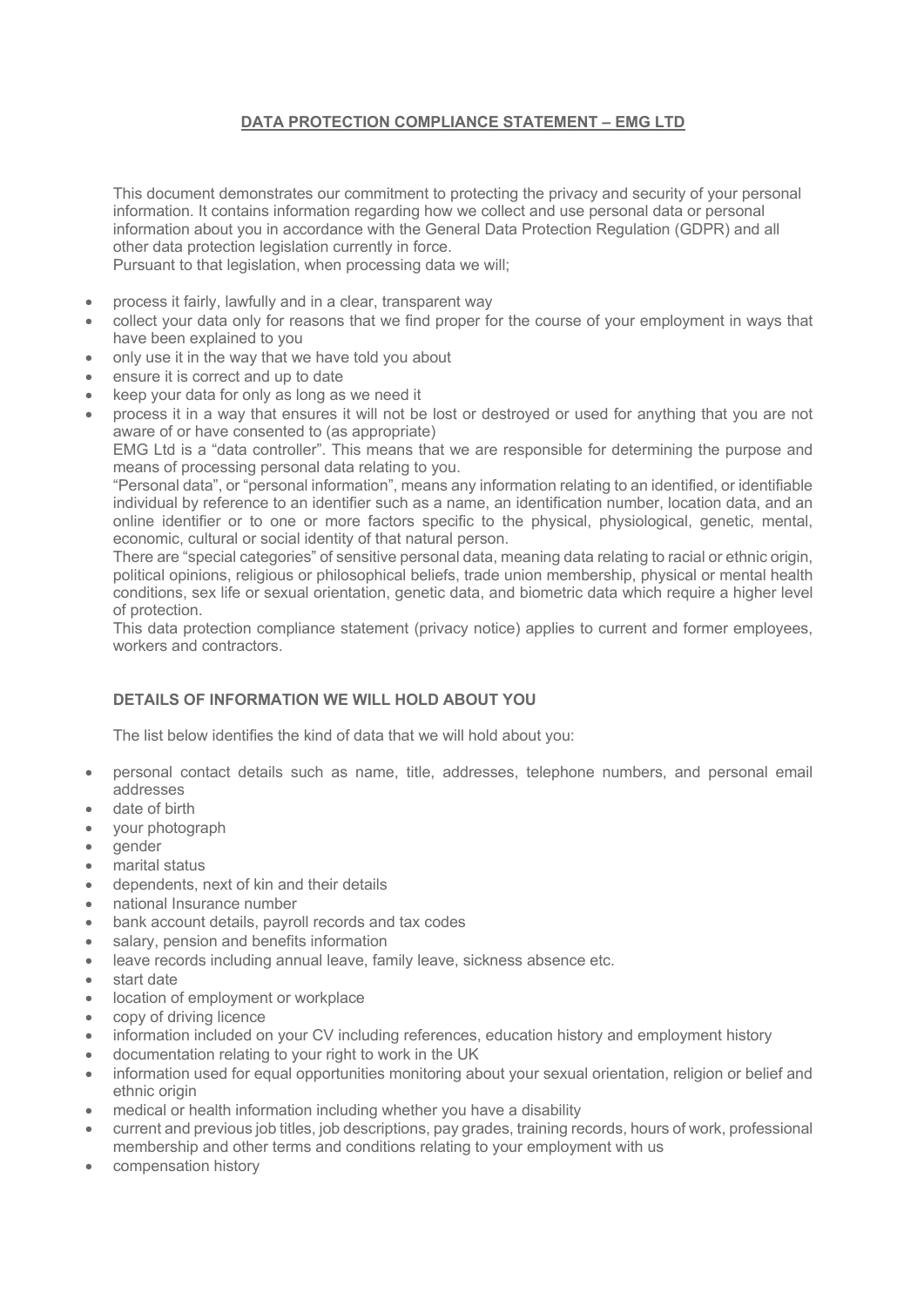- internal performance information including measurements against targets, formal warnings and related documentation about capability procedures and appraisal forms
- information and relevant communications regarding disciplinary and grievance issues
- CCTV footage and other information obtained through electronic means such as building entry card records and any bespoke clock in applications in use.
- information about your use of our information and communications systems The following list identifies the kind of data that that we will process, and which falls within the scope of "special categories" of more sensitive personal information:
- information relating to your race or ethnicity, religious beliefs, sexual orientation, sex life and political opinions
- trade union membership
- information about your health, including any medical conditions and disabilities
- information about criminal convictions and offences
- genetic information and biometric data

# **METHOD OF COLLECTION OF PERSONAL INFORMATION**

Your personal information is obtained through the application and recruitment process, this may be directly from candidates, via an employment agency or a third party who undertakes background checks. Further information will be collected directly from you when you complete forms at the start of your employment, for example, your bank and next of kin details. other details may be collected directly from you in the form of official documentation such as your driving license, passport or other right to work evidence. Data may be collected during your engagement with us to enable its continued existence or development. Personal data is kept in personnel files or within our HR and IT systems.

## **PROCESSING INFORMATION ABOUT YOU**

We will only administer personal information in accordance with the lawful bases for processing. At least one of the following will apply when we process personal data:

- consent: you have given clear consent for us to process your personal data for a specific purpose.
- contract: the processing is necessary for a contract we have with you, or because we have asked you to take specific steps before entering into a contract.
- legal obligation: the processing is necessary for us to comply with the law (not including contractual obligations).
- vital interests: the processing is necessary to protect someone's life.
- public task: the processing is necessary for us to perform a task in the public interest or for our official functions, and the task or function has a clear basis in law.
- legitimate interests: the processing is necessary for our legitimate interests or the legitimate interests of a third party unless there is a good reason to protect your personal data which overrides those legitimate interests.

# **LAWFUL BASIS FOR PROCESSING YOUR PERSONAL INFORMATION**

We consider that the basis for which we will process the data contained in the list above (see section above - **details of information we will hold about you**) is necessary for the performance of the contract we have with you and to enable us to comply with our legal obligations. occasionally, we may process personal information about you to pursue legitimate interests of our own or those of third parties, provided there is no good reason to protect your interests and your fundamental rights do not override those interests.

The circumstances in which we will process your personal information are listed below.

- making decisions about who to offer initial employment to, and subsequent internal appointments, promotions etc.
- responding to requests from third parties such as a reference request or mortgage approval etc.
- making decisions about salary and other benefits
- providing contractual benefits to you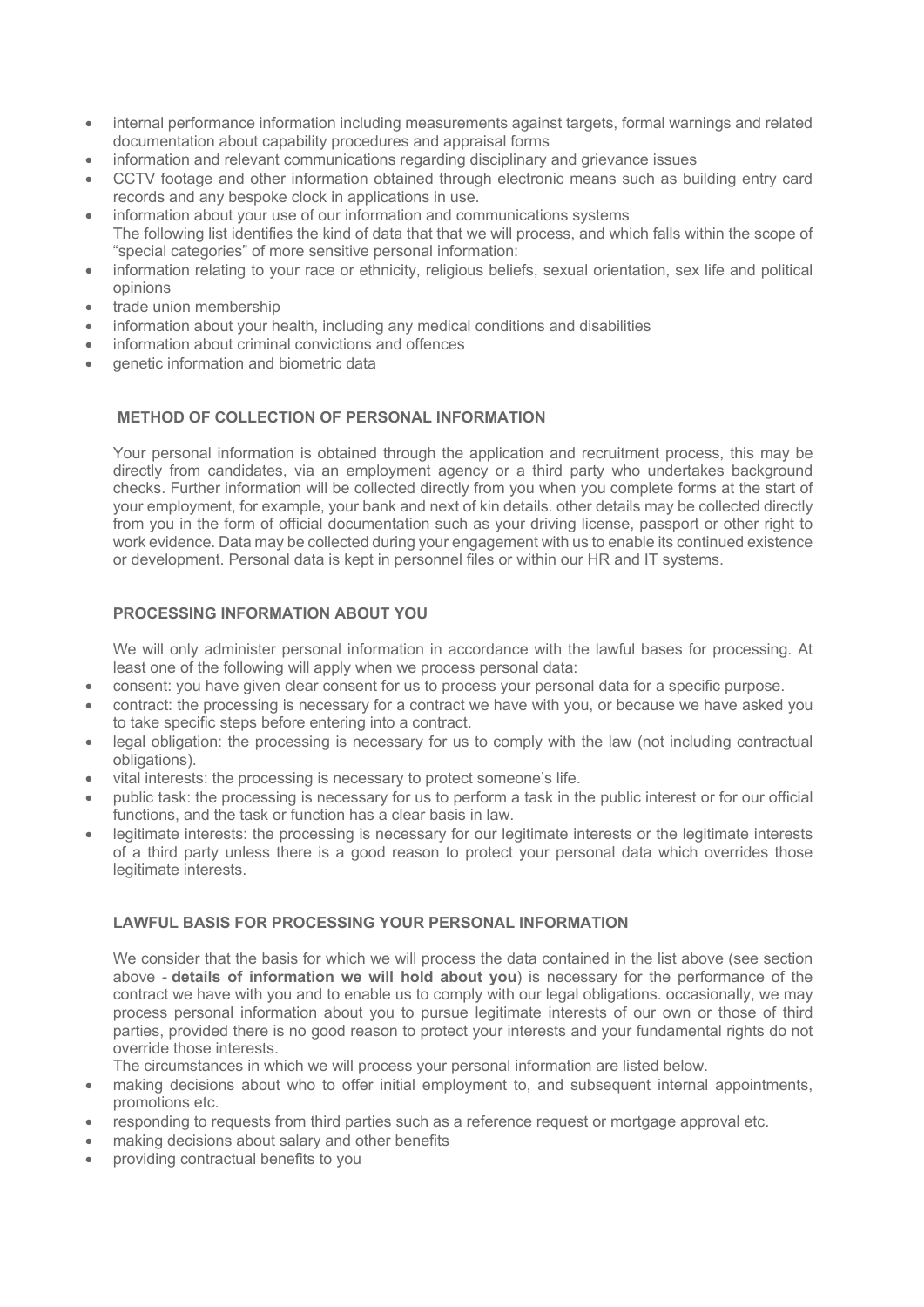- maintaining comprehensive up to date personnel records about you to ensure, amongst other things, effective correspondence can be achieved and appropriate contact points in the event of an emergency are maintained
- effectively monitoring both your conduct and your performance and to undertake procedures about both if the need arises
- offering a method of recourse for you against decisions made about you via a grievance procedure
- assessing training needs
- implementing an effective sickness absence management system including monitoring the amount of leave and subsequent actions to be taken including the making of reasonable adjustments
- gaining expert medical opinion when making decisions about your fitness for work
- managing statutory leave and pay systems such as maternity leave, pay etc.
- business planning and restructuring exercises
- dealing with legal claims made against us
- preventing fraud
- ensuring our administrative and IT systems are secure and robust against unauthorised access
- when requested by legal entities such as child maintenance/court orders. There may be more than one reason to validate the reason for processing your personal information.

# **LAWFUL BASIS FOR PROCESSING "SPECIAL CATEGORIES" OF SENSITIVE DATA**

"Special categories" of particularly sensitive personal information require higher levels of protection. We need to have further justification for collecting, storing and using this type of personal information. We may process special categories of personal information in the following circumstances:

- consent: you have given clear consent for us to process your personal data for a specific purpose.
- contract: the processing is necessary for a contract we have with you, or because we have asked you to take specific steps before entering into a contract.
- legal obligation: the processing is necessary for us to comply with the law (not including contractual obligations) and meets the obligations under our data protection policy.
- vital interests: the processing is necessary to protect someone's life.
- public task: the processing is necessary for us to perform a task in the public interest or for our official functions, and the task or function has a clear basis in law and meets the obligations under our data protection policy. (for example, in the case of equal opportunities monitoring)
- legitimate interests: the processing is necessary for our legitimate interests or the legitimate interests of a third party unless there is a good reason to protect your personal data which overrides those legitimate interests (For example to assess your capacity to work on the grounds of ill health) Occasionally, special categories of data may be processed where you are not capable of giving your consent, where you have already made the information public or during legitimate business activities or legal obligations and in line with the appropriate safeguards.

Examples of the circumstances in which we will process special categories of your particularly sensitive personal information are listed below (this list is non-exhaustive):

- to protect your health and safety in the workplace
- to assess your physical or emotional fitness to work
- to determine if reasonable adjustments are needed or are in place
- to monitor and manage sickness absence, family leave or other absences from work (including time off for dependents)
- to administer benefits
- to fulfil equal opportunity monitoring or reporting obligations

Where appropriate, we may seek your written authorisation to process special categories of data. upon such an occasion we will endeavour to provide full and clear reasons at that time for you to make an informed decision. In any situation where consent is sought, please be advised that you are under no contractual obligation to comply with a request. Should you decline to consent you will not suffer a detriment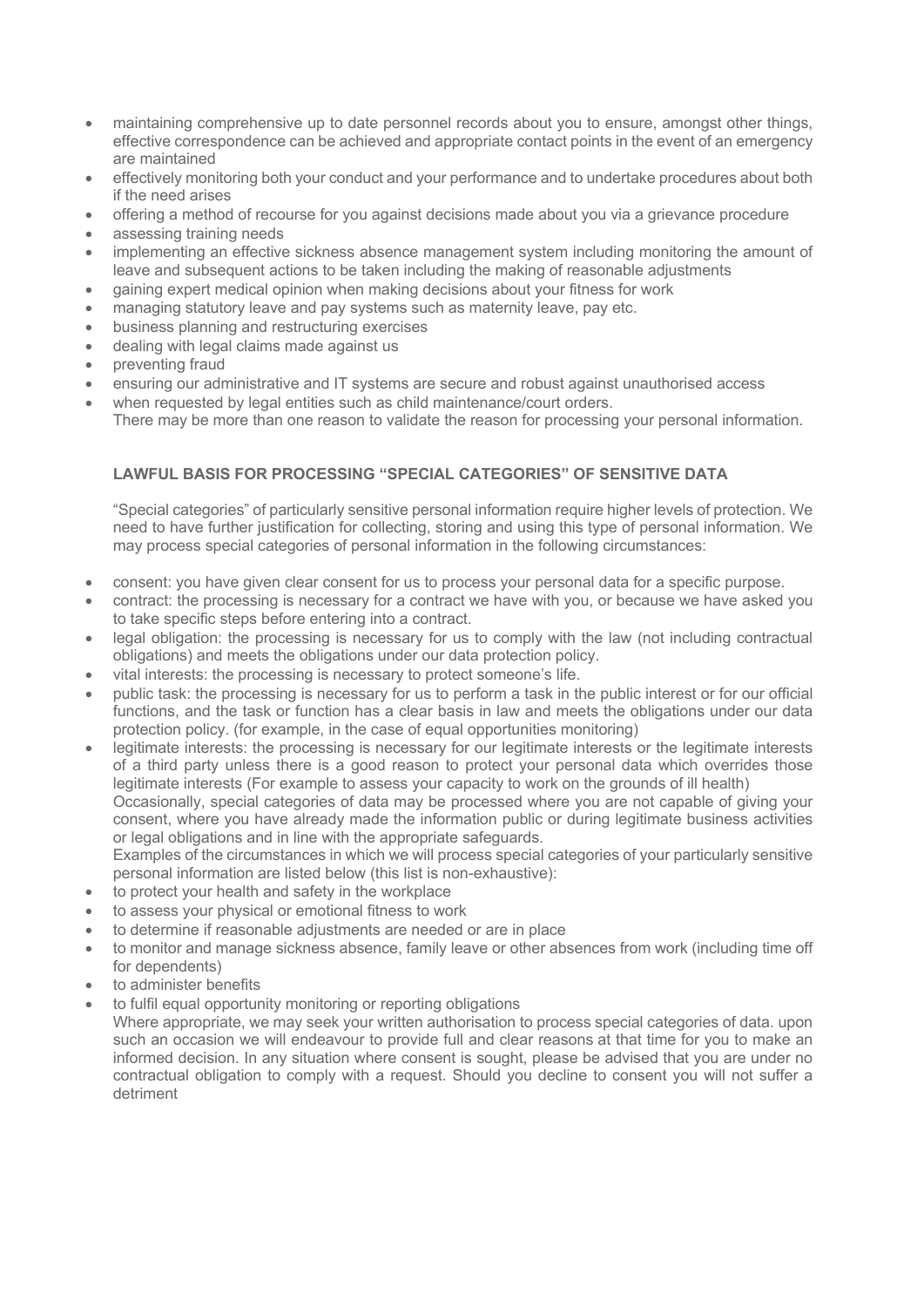#### **INFORMATION ABOUT CRIMINAL CONVICTIONS**

Information regarding criminal convictions may be processed in accordance with our legal obligations. Occasionally we may process such information to protect yours, or someone else's interests and you are not able to give your consent, or we may process such information in cases where you have already made the information public. Such information may be sought as part of the recruitment process or during your employment with us.

We anticipate that we will process information about criminal convictions.

### **AUTOMATED DECISION-MAKING**

We do not anticipate that any of our decisions will occur without human involvement. Should we use any form of automated decision making we will advise you of any change in writing. **SHARING DATA**

Your data will be shared with colleagues within the company where it is necessary for them to undertake their duties. This includes, for example, Directors, Shareholders, Line Managers for their management of you, the HR department and any other administrative staff for maintaining personnel records and the payroll department for administering payment under your contract of employment.

It may be necessary for us to share your personal data with a third party or third-party service provider (including, but not limited to, contractors, agents or other associated/group companies) within, or outside of, the European Union (EU). Data sharing may arise due to a legal obligation, as part of the performance of a contract or in situations where there is another legitimate interest (including a legitimate interest of a third party) to do so.

The list below identifies which activities are carried out by third parties on our behalf:

- payroll
- pension providers/administrators
- IT services
- legal advisors
- security
- insurance providers
- training providers
	- Data may be shared with  $3<sup>rd</sup>$  parties in the following circumstances:
- in the process of regular reporting activities regarding our performance,
- with regards to a business or group reorganisation, sale or restructure,
- in relation to the maintenance support and/or hosting of data
- to adhere with a legal obligation
- in the process of obtaining advice and help to adhere with legal obligations

If data is shared, we expect third parties to adhere and comply with the GDPR and protect any data of yours that they process. We do not permit any third parties to process personal data for their own reasons. Where they process your data, it is for a specific purpose according to our instructions. We do not anticipate that we will transfer data to other countries.

## **DATA SECURITY**

As part of our commitment to protecting the security of any data we process, we have published polices online. www.emg-construction.co.uk

In addition, we have put further security measures in place to avoid data from being accessed, damaged, interfered with, lost, damaged, stolen or compromised. In cases of a breach, or suspected breach, of data security you will be informed, as will any appropriate regulator, in accordance with our legal obligations.

Any data that is shared with third parties is restricted to those who have a business need, in accordance with our guidance and in accordance with the duty of confidentiality.

#### **DATA RETENTION**

We anticipate that we will retain your data as part of the recruitment process for no longer than is necessary for the purpose for which it was collected.

we have considered the following to decide the appropriate retention period: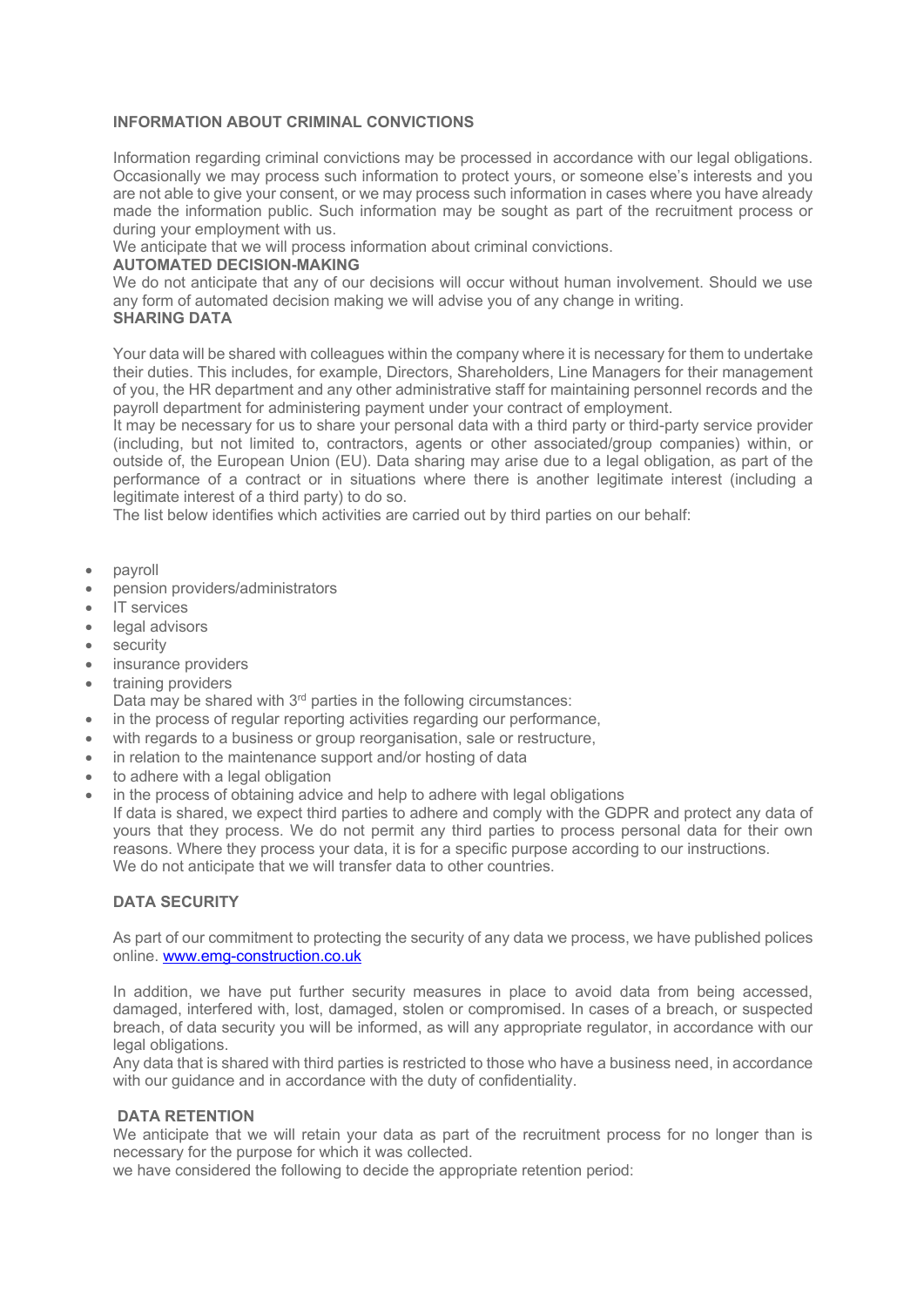- quantity
- nature
- sensitivity
- risk of harm
- purpose for processing
- legal obligations

At the end of the retention period, upon conclusion of any contract we may have with you, or until we are no longer legally required to retain it, it will be reviewed and deleted, unless there is some special reason for keeping it. Occasionally, we may continue to use data without further notice to you. This will only be the case where any such data is anonymised, and you cannot be identified as being associated with that data

#### **YOUR RIGHTS IN RELATION TO YOUR DATA**

We commit to ensure that any data we process is correct and up to date. It is your obligation to make us aware of any changes to your personal information. In some situations, you may have the;

- **Right to be informed.** This means that we must tell you how we use your data, and this is the purpose of this privacy notice.
- **Right to request access.** You have the right to access the data that we hold on you. To do so, you should make a subject access request
- **Right to request correction.** If any data that we hold about you is incomplete or inaccurate, you are able to require us to correct it.
- **Right to request erasure.** If you would like us to stop processing your data, you have the right to ask us to delete it from our systems where you believe there is no reason for us to continue processing it.
- **Right to object to the inclusion of any information.** In situations where we are relying on a legitimate interest (or those of a third party) you have the right to object to the way we use your data where we are using it.
- **Right to request the restriction of processing.** You have the right to ask us to stop the processing of data of your personal information. We will stop processing the data (whilst still holding it) until we have ensured that the data is correct.
- **Right to portability.** You may transfer the data that we hold on you for your own purposes.
- **Right to request the transfer.** You have the right to request the transfer of your personal information to another party.

Where you have provided consent to our use of your data, you also have the unrestricted right to withdraw that consent at any time. Withdrawing your consent means that we will stop processing the data that you had previously given us consent to use. There will be no consequences for withdrawing your consent. However, in some cases, we may continue to use the data where so permitted by having a legitimate reason for doing so.

If you wish to exercise any of the rights explained above, please contact HR Department.

#### **Consequences of your failure to provide personal information**

If you neglect to provide certain information when requested, it may affect our ability to enter into or continue with an employment contract with you, and it may prevent us from complying with our legal obligations.

# **CHANGE OF PURPOSE FOR PROCESSING DATA**

We commit to only process your personal information for the purposes for which it was collected, except where we reasonably consider that the reason for processing changes to another reason and that reason is consistent with the original basis for processing. Should we need to process personal information for another reason, we will inform you of this and advise you of the lawful basis upon which we will process.

Important note: we may process your personal information without your knowledge or consent, in compliance with the above rules (see above section - **lawful basis for processing your personal information**).